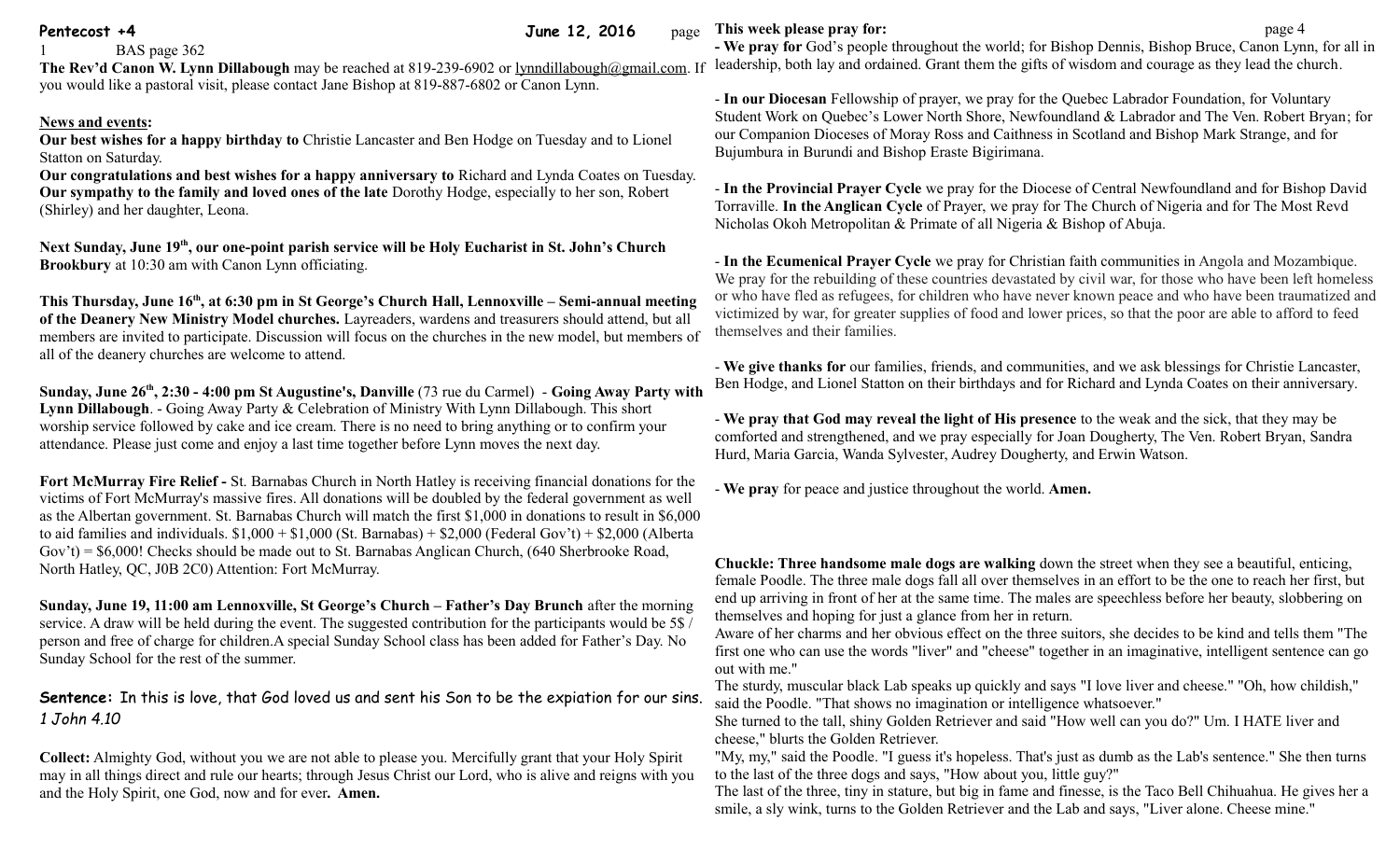**A Reading from the First Book of Kings…**Ahab told Jezebel all that Elijah had done, and how he had killed all the prophets with the sword.<sup>2</sup>Then Jezebel sent a messenger to Elijah, saying, "So may the gods do to me, and more also, if I do not make your life like the life of one of them by this time tomorrow." <sup>3</sup>Then he was afraid; he got up and fled for his life, and came to Beer-sheba, which belongs to Judah; he left his servant there.<sup>4</sup>But he himself went a day's journey into the wilderness, and came and sat down under a solitary broom tree. He asked that he might die: "It is enough; now, O Lord, take away my life, for I am no better than my ancestors."

( <sup>5</sup>Then he lay down under the broom tree and fell asleep. Suddenly an angel touched him and said to him, "Get up and eat."<sup>6</sup>He looked, and there at his head was a cake baked on hot stones, and a jar of water. He ate and drank, and lay down again.<sup>7</sup>The angel of the Lord came a second time, touched him, and said, "Get up and eat, otherwise the journey will be too much for you.")

<sup>8</sup>He got up, and ate and drank; then he went in the strength of that food forty days and forty nights to Horeb the mount of God. <sup>9</sup>At that place he came to a cave, and spent the night there. Then the word of the Lord came to him, saying, "What are you doing here, Elijah?"<sup>10</sup>He answered, "I have been very zealous for the Lord, the God of hosts; for the Israelites have forsaken your covenant, thrown down your altars, and killed your prophets with the sword. I alone am left, and they are seeking my life, to take it away."<sup>11</sup>He said, "Go out and stand on the mountain before the Lord, for the Lord is about to pass by." Now there was a great wind, so strong that it was splitting mountains and breaking rocks in pieces before the Lord, but the Lord was not in the wind; and after the wind an earthquake, but the Lord was not in the earthquake;<sup>12</sup>and after the earthquake a fire, but the LORD was not in the fire; and after the fire a sound of sheer silence.<sup>13</sup>When Elijah heard it, he wrapped his face in his mantle and went out and stood at the entrance of the cave. Then there came a voice to him that said, "What are you doing here, Elijah?"<sup>14</sup>He answered, "I have been very zealous for the Lord, the God of hosts; for the Israelites have forsaken your covenant, thrown down your altars, and killed your prophets with the sword. I alone am left, and they are seeking my life, to take it away."<sup>15</sup>Then the Lord said to him, "Go, return on your way to the wilderness of Damascus. *1 Kings 19:1-4(5-7), 8-15a*  **Psalm 42 and 43 (**BAS page 758)

**A Reading from the Letter of Paul to the Galatians…**<sup>23</sup>Now before faith came, we were imprisoned and guarded under the law until faith would be revealed.<sup>24</sup>Therefore the law was our disciplinarian until Christ came, so that we might be justified by faith.<sup>25</sup>But now that faith has come, we are no longer subject to a disciplinarian,<sup>26</sup>for in Christ Jesus you are all children of God through faith.<sup>27</sup>As many of you as were baptized into Christ have clothed yourselves with Christ.<sup>28</sup>There is no longer Jew or Greek, there is no longer slave or free, there is no longer male and female; for all of you are one in Christ Jesus.<sup>29</sup>And if you belong to Christ, then you are Abraham's offspring, heirs according to the promise. *Galatians 3:23-29*

**The Holy Gospel of our Lord Jesus Christ according to Luke…**<sup>26</sup>Then they arrived at the country of the Gerasenes, which is opposite Galilee.<sup>27</sup>As he stepped out on land, a man of the city who had demons met him. For a long time he had worn no clothes, and he did not live in a house but in the tombs.<sup>28</sup>When he saw Jesus, he fell down before him and shouted at the top of his voice, "What have you to do with me, Jesus, Son of the Most High God? I beg you, do not torment me" $-$ <sup>29</sup>for Jesus had commanded the unclean spirit to come out of the man. (For many times it had seized him; he was kept under guard and bound with chains and shackles, but he would break the bonds and be driven by the demon into the wilds.)<sup>30</sup>Jesus then asked him, "What is your name?" He said, "Legion"; for many demons had entered him.<sup>31</sup>They begged him not to order them to go back into the abyss.<sup>32</sup>Now there on the hillside a large herd of swine was feeding; and the

demons begged Jesus to let them enter these. So he gave them permission.<sup>33</sup>Then the demons came out of the man and entered the swine, and the herd rushed down the steep bank into the lake and was drowned.<sup>34</sup>When the swineherds saw what had happened, they ran off and told it in the city and in the country.<sup>35</sup>Then people came out to see what had happened, and when they came to Jesus, they found the man from whom the demons had gone sitting at the feet of Jesus, clothed and in his right mind. And they were afraid.<sup>36</sup>Those who had seen it told them how the one who had been possessed by demons had been healed.<sup>37</sup>Then all the people of the surrounding country of the Gerasenes asked Jesus to leave them; for they were seized with great fear. So he got into the boat and returned.<sup>38</sup>The man from whom the demons had gone begged that he might be with him; but Jesus sent him away, saying,<sup>39"</sup>Return to your home, and declare how much God has done for you." So he went away, proclaiming throughout the city how much Jesus had done for him. *Luke 8:26-39*

**Reflection:** People can be bound by all kinds of things. Some by fear--fear of dying, of illness, of becoming financially destitute, of being alone. Some by pain--the pain of a disease or the pain of a trauma that was inflicted on them. Some by addictions--to alcohol, drugs, food, and gambling, among others. Many who are addicted to something are usually trying to cover over the pain of a trauma they may have suffered. Then there are those bound by economic issues. Perhaps they simply cannot make enough money to support their family. Or they've made some bad choices and have gotten themselves into more debt than they can handle. Or they simply live in a place where a decent house costs more than a family can afford, and are strapped with a huge mortgage pay. Though it might not be apparent on the surface of things, our Gospel lesson for today has something to say about true freedom and where it is to be found. It's the story of a very strange encounter between Jesus and a man who's soul was incredibly tormented. Although people generally responded favourably to Jesus' healing miracles, they didn't do so in response to his exorcisms. When Jesus released people from whatever was tormenting them, those who witnessed it were afraid. In this case, they begged him to leave them. You would think that they would welcome one who could set them free from the powers of evil that oppressed them. So although Jesus couldn't stay to help the people of this place because they were so afraid of him, he left the man who had been set free as a living testimony to the truth that evil cannot prevail over God's freedom.

The real source of freedom from all the evil and pain and trauma and injustice that binds people in our world today is the power of God's kingdom at work among us and through us. I wish it could be as simple as "saying the word" and granting freedom to those who are suffering from the powers of evil in our world. Unfortunately, true freedom may only come for some people after years of work--whether it's overcoming trauma or digging out of debt. But I think the journey for those who are bound begins by those of us who have experienced God's freedom carrying out our calling to live as witnesses to that amazing good news. We can show them our broken chains as a testimony that God can give them the freedom they've always longed for.– Alan Brehm

**Chuckle: Two old friends met one day** after many years. One attended college, and now was very successful. The other had not attended college and never had much ambition. The successful one said, "How has everything been going with you?"

"Well, one day I opened the Bible at random, and dropped my finger on a word and it was oil. So, I invested in oil, and boy, did the oil wells gush. Then another day I dropped my finger on another word and it was gold. So, I invested in gold and those mines really produced. Now, I'm as rich as Rockefeller." The successful friend was so impressed that he rushed to his hotel, grabbed a Gideon Bible, flipped it open, and dropped his finger on a page. He opened his eyes and his finger rested on the words, "Chapter Eleven."